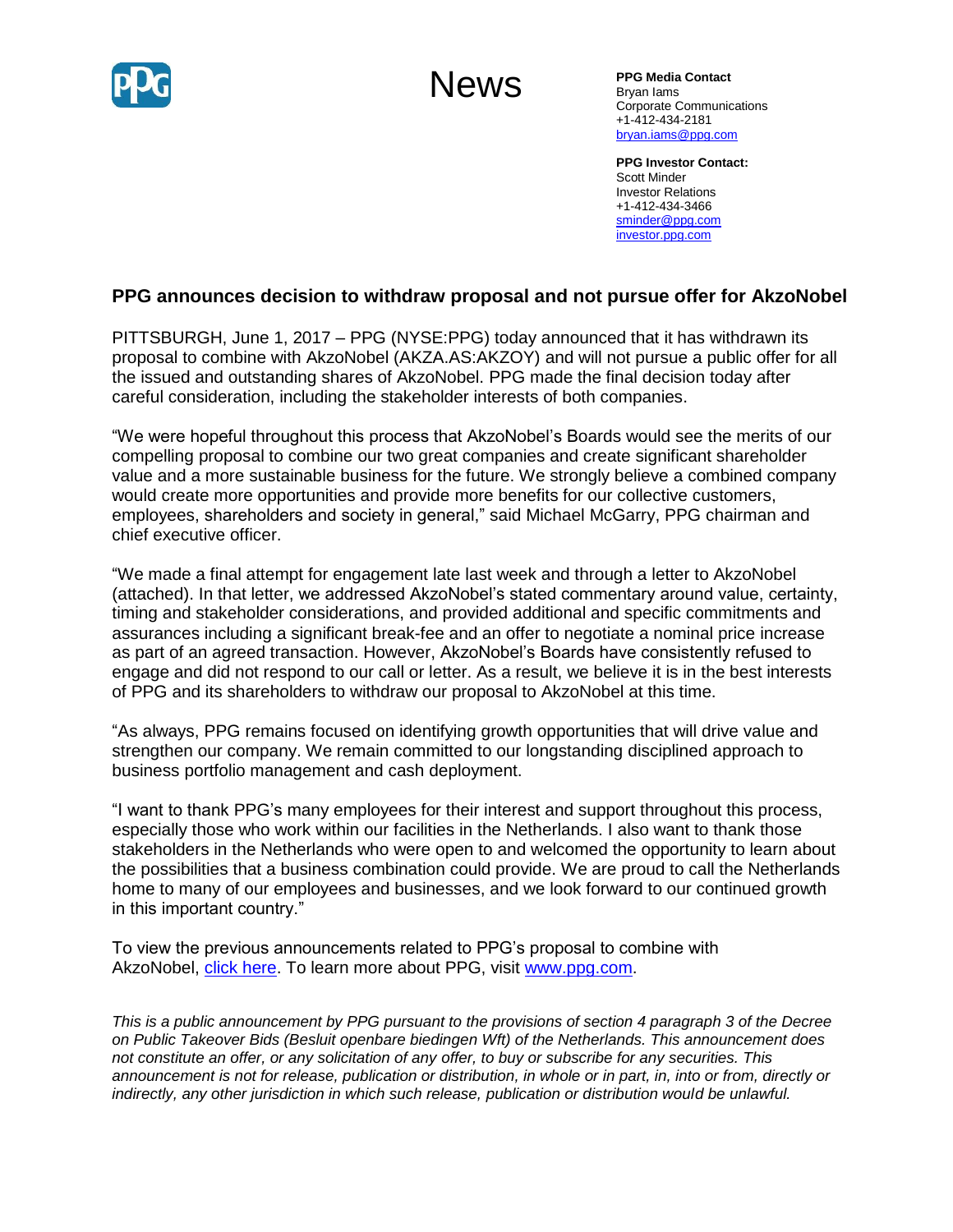#### **PPG: WE PROTECT AND BEAUTIFY THE WORLD™**

At PPG (NYSE:PPG), we work every day to develop and deliver the paints, coatings and materials that our customers have trusted for more than 130 years. Through dedication and creativity, we solve our customers' biggest challenges, collaborating closely to find the right path forward. With headquarters in Pittsburgh, we operate and innovate in more than 70 countries and reported net sales of \$14.8 billion in 2016. We serve customers in construction, consumer products, industrial and transportation markets and aftermarkets. To learn more, visit [www.ppg.com.](http://www.ppg.com/)

#### **Forward-Looking Statements**

This press release contains certain statements about PPG Industries, Inc. ("PPG") that are "forwardlooking statements" within the meaning of the U.S. Private Securities Litigation Reform Act of 1995. These matters involve risks and uncertainties as discussed in PPG's periodic reports on Form 10-K and Form 10-Q, and its current reports on Form 8-K, filed from time to time with the Securities and Exchange Commission ("SEC"). The forward-looking statements contained in this press release include statements about the proposed business combination with Akzo Nobel N.V. ("AkzoNobel") by PPG (such proposed business combination, the "Transaction") and the expected benefits of the Transaction for PPG, AkzoNobel and their respective shareholders. Without limitation, any statements preceded or followed by or that include the words "targets," "plans," "believes," "expects," "intends," "will," "likely," "may," "anticipates," "estimates," "projects," "should," "would," "could," "positioned," "strategy," "future," or words, phrases or terms of similar substance or the negative thereof, are forward-looking statements. These statements are based on the current expectations of the management of PPG and are subject to uncertainty and to changes in circumstances and involve risks and uncertainties that could cause actual results to differ materially from those expressed or implied in such forward-looking statements. In addition, these statements are based on a number of assumptions that are subject to change. Such risks, uncertainties and assumptions include: PPG's future actions with respect to AkzoNobel, whether AkzoNobel's management or supervisory boards will engage with PPG to discuss any future transaction and the form and nature of future PPG growth opportunities. However, it is not possible to predict or identify all such factors. Consequently, while the list of factors presented here is considered representative, no such list should be considered to be a complete statement of all potential risks and uncertainties. Unlisted factors may present significant additional obstacles to the realization of forwardlooking statements. Forward-looking statements included herein are made as of the date hereof, and PPG undertakes no obligation to update publicly such statements to reflect subsequent events or circumstances.

*We protect and beautify the world* is a trademark and the *PPG Logo* is a registered trademark of PPG Industries Ohio, Inc.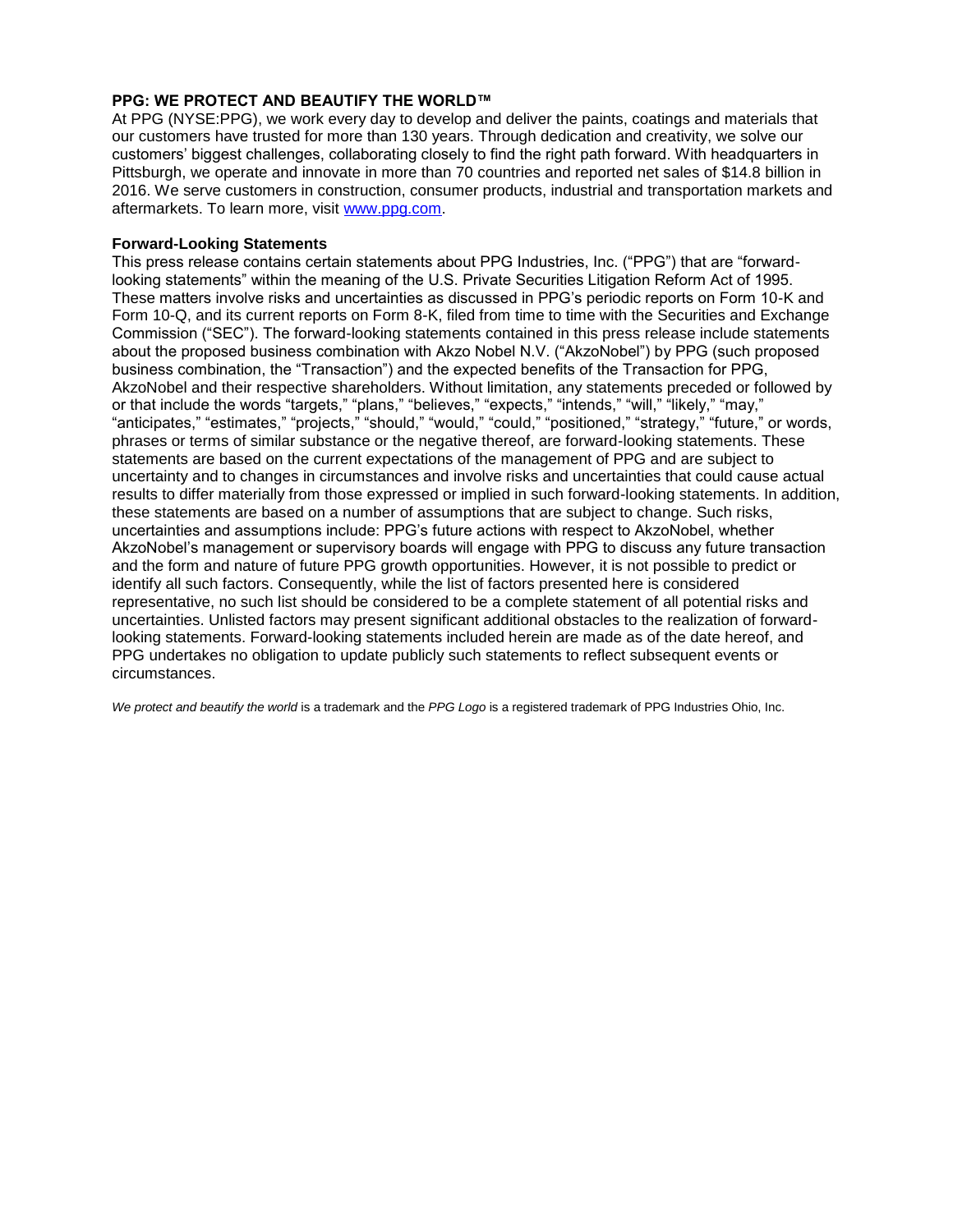

PPG One PPG Place Pittsburgh, PA 15272

T: +1.412.434.3930 F: +1.412.434.2134

**Michael H. McGarry** Chairman and Chief Executive Officer

29 May 2017

Antony Burgmans Chairman of the Supervisory Board Akzo Nobel N.V. AkzoNobel Center Christian Neefestraat 2 1077 WW Amsterdam The Netherlands

Dear Mr. Burgmans,

Thank you for your reply to my email last week requesting a call with you. We continue to believe that having in-person discussions, with each party negotiating in good faith, is the only path to ensuring that AkzoNobel secures the most beneficial outcome for its stakeholders. Although you declined to have my requested 5 minute call, you indicated you would be open to receiving our views in writing. As a result, I am providing you with this letter.

We will not go into detail about the many benefits we believe would inure to AkzoNobel and all of its stakeholders through a transaction with PPG. Our previous letters adequately convey our enthusiasm for a business combination and genuine view of the benefits of a potential transaction, as well as the many strong commitments we are willing to make to provide comfort that a transaction will indeed be beneficial to AkzoNobel and its stakeholders. However, we wish in this letter to make the following points clear:

*Value*

Despite the fact that your shareholders are strongly supportive of the price proposed in our previous offer, which would deliver a 50% premium to your undisturbed trading price, we are willing to discuss a further increase to obtain the support of the Supervisory Board and Management Board of AkzoNobel for an agreed deal. Clearly a good faith engagement to both due diligence and confirmation of a joint work plan for the antitrust review process would enable us to offer the highest price. Accordingly, we are only willing to discuss a nominal increase in price in the context of in-person negotiations in which all other non-price issues have been resolved. Any adjustment in price would take into consideration the value of the non-price commitments that we have mutually agreed upon. We would need clear evidence that you have authorized a team to seek an agreement on the combination of our companies.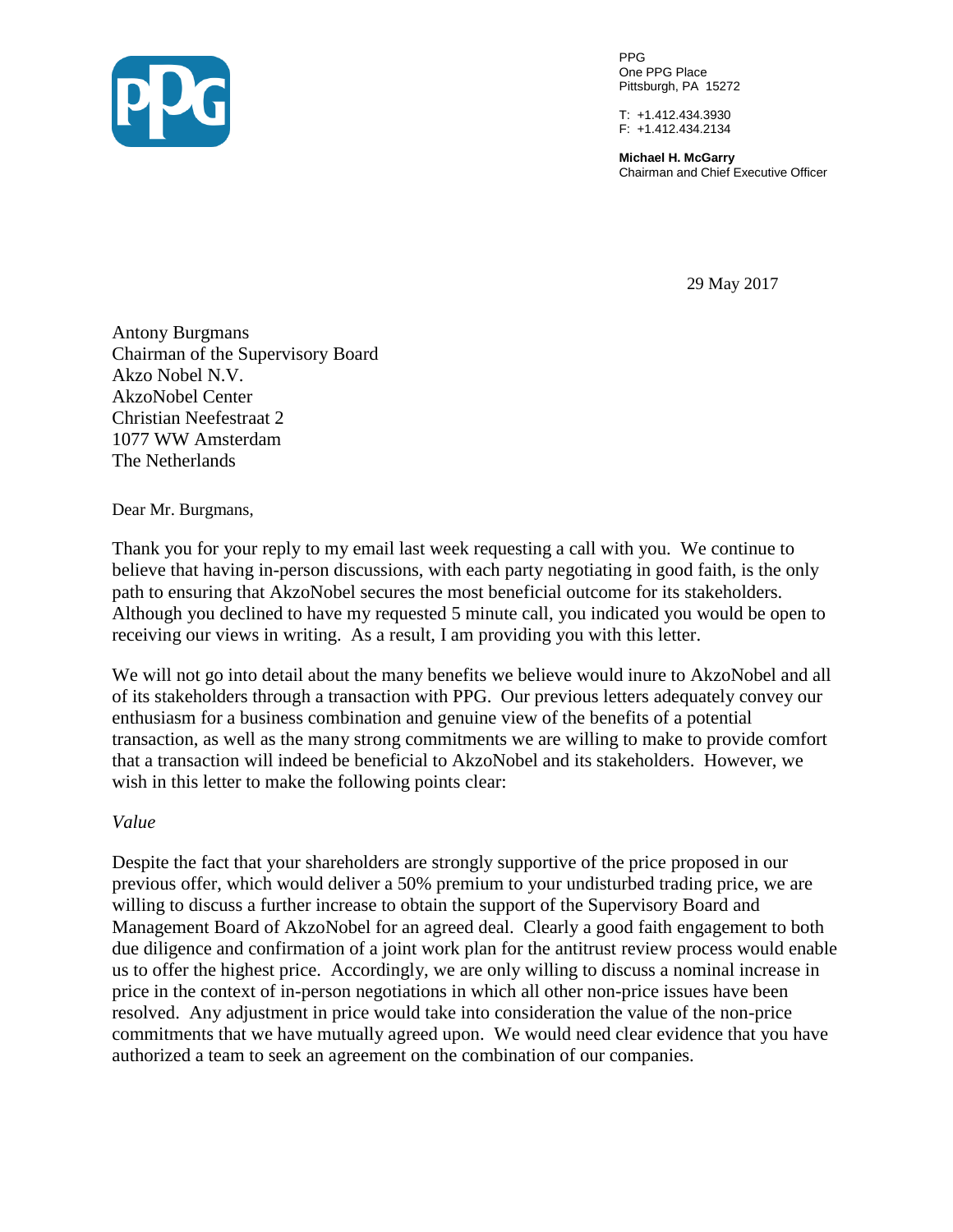## *Timing of Closing*

In your public responses to our previous offers, you have cited concern about the time it would take to consummate a transaction. As we have said, and as we have offered to demonstrate to you in private discussions between our respective antitrust counsels, we are confident that a business combination can be consummated on a timely basis if we act in a coordinated and constructive manner. Our target for closing in an agreed deal would be 15 months from signing. The agreement between the parties would reflect a 12-month timeline with two 3 month extensions to receive regulatory approvals. To demonstrate our confidence in our analysis thus far, and in our ability and commitment to obtain the necessary approvals on a timely basis, we are willing to commit to a ticking fee payable to AkzoNobel shareholders in the amount of Eur 0.10 per share each month that would start to accrue upon the 15-month anniversary of the execution of a merger agreement.

### *Certainty*

As we have stated previously, we are prepared to commit to an agreed level of divestitures to the extent necessary to obtain antitrust approvals for the transaction. We believe the agreed level should be part of the negotiation following discussions between our respective antitrust counsel, but to give you a sense of the order of magnitude, we would expect the agreed level would be approximately 10% of the paints and coatings revenues of the combined company and we would be willing to have our experts share our analysis with appropriate arrangements. To give you additional assurance on our commitment, we have also stated previously that we are willing to agree to a significant reverse break-up fee that would be payable if the transaction failed to be consummated as for antitrust reasons. To provide further specificity, we are willing to agree to a break-up fee in the amount of Eur 600 million.

To further ameliorate any concerns about the risk of losing key employees during the pendency of a transaction, we would be willing to establish a management retention pool of Eur 20-50 million to incentivize key employees to remain with the combined company. The amount we would be willing to commit would depend on the number of employees involved. However we would expect this retention pool would include only your top talent. We would hope to get your input on the most effective way to implement such a retention pool so that the combined company will have the benefit of the expertise and experience of the AkzoNobel management team after the closing of the transaction.

#### *Stakeholder Commitments*

In your response to our previous offer, you noted specifically that we had not proposed a mechanism by which the many non-financial covenants we have proposed would be enforced. To the extent it was not entirely clear to AkzoNobel that we would be willing to ensure that the non-financial commitments are enforceable, we make that clear now. We of course would expect that the customary enforcement mechanism for non-financial covenants would be in place in a business combination between our two companies. Specifically, after the closing, the Supervisory Board would retain two independent, continuing members from the AkzoNobel Supervisory Board. Any deviation from the non-financial covenants for the duration of those covenants would require the consent of these independent Supervisory Board members.